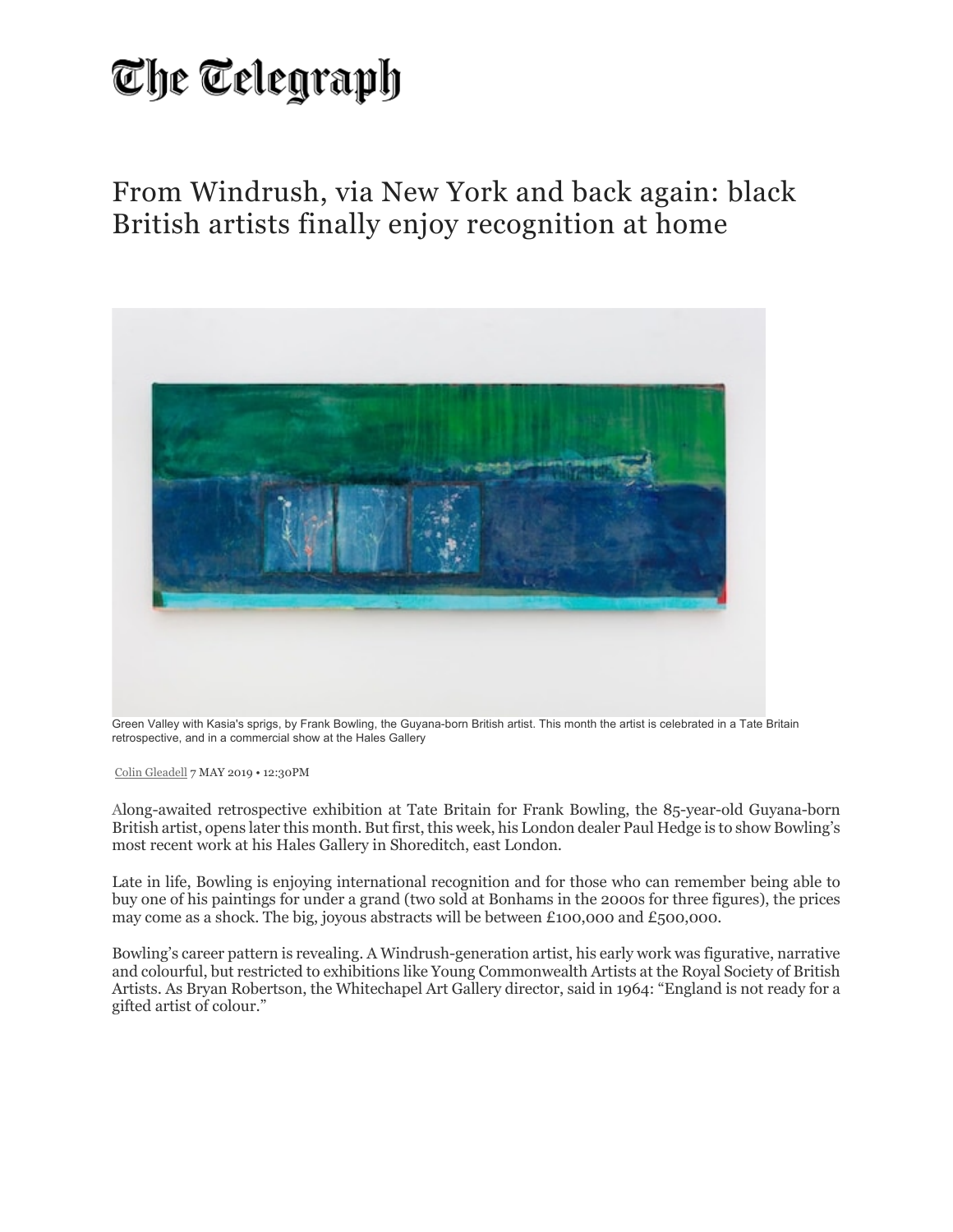

Frank Bowling, Green Valley, 2018

So in 1966, he moved to New York, where he painted abstracted fields of drenched colour as practised by Helen Frankenthaler and Morris Louis. This "colour-field" painting was promoted by Clement Greenberg, the leading critic, who homed in on Bowling as the only non-American worthy of inclusion in his pantheon.

Indeed, Bowling, who was given a show at the Whitney Museum of American Art in 1971, is still considered American by Americans, and when the recent tidal wave of interest in neglected African-American artists hit the market, Bowling was swept up with it too.

In 2013, Hedge took a large Seventies painting to New York's Armory Show and sold it for \$275,000 (£185,000); Bowling's auction record then was just £12,000.

Since then, no doubt assisted by his inclusion in Tate's 2017 Soul of a Nation exhibition, his auction prices have advanced to \$160,000 (£122,000) in America. "But nothing really good has surfaced at auction," says Hedge, who has just returned from the Frieze Art Fair in New York where he sold two paintings for £150,000 and £250,000.

"Privately, some of his best earlier works have sold for close to a million dollars."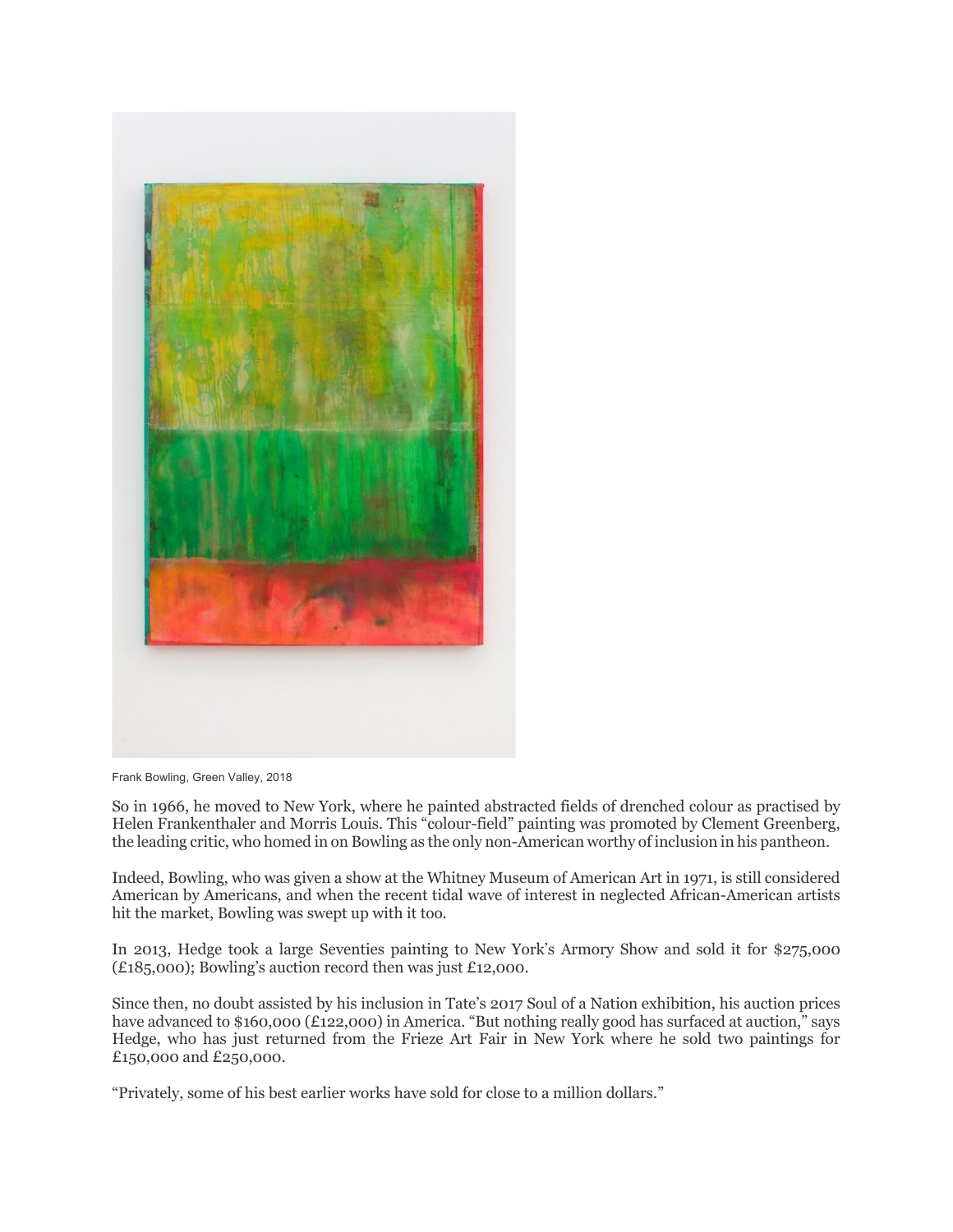

Morning Light According to Ashton, by Frank Bowling

In Britain, there have been no barriers confronting the advance of the younger generation of black British artists. From Chris Ofili and Yinka Shonibare to Lynette Yiadom-Boakye and Njideka Akunyili Crosby, museums and market alike have welcomed them early in their careers.

But the older generation, until now, have only been sparingly recognised compared with the US where the long shadow of slavery has made the reappraisal of African-American artists far more urgent.

Last year, Tate acquired its first work by Winston Branch, another Caribbean-born British artist, now in his 70s. In 2017, it acquired its first work by Denzil Forrester – a Grenada-born Briton in his 60s who is enjoying his first exhibition in a major West End gallery, Stephen Friedman, where his large paintings of reggae and dub music club scenes are priced from £125,000.

Next month, Somerset House will host a survey of black British culture from the Sixties in an exhibition entitled Get Up, Stand Up Now. Among the older artists represented are film-maker Horace Ové and painter Aubrey Williams, a founder member of the Caribbean Artists Movement in London in 1966.

Bowling is not taking part because of his Tate show, says Hedge, and because Hales Gallery is giving him a solo exhibition at the world's most prestigious fair for modern and contemporary art, Art Basel in Switzerland, also in June.